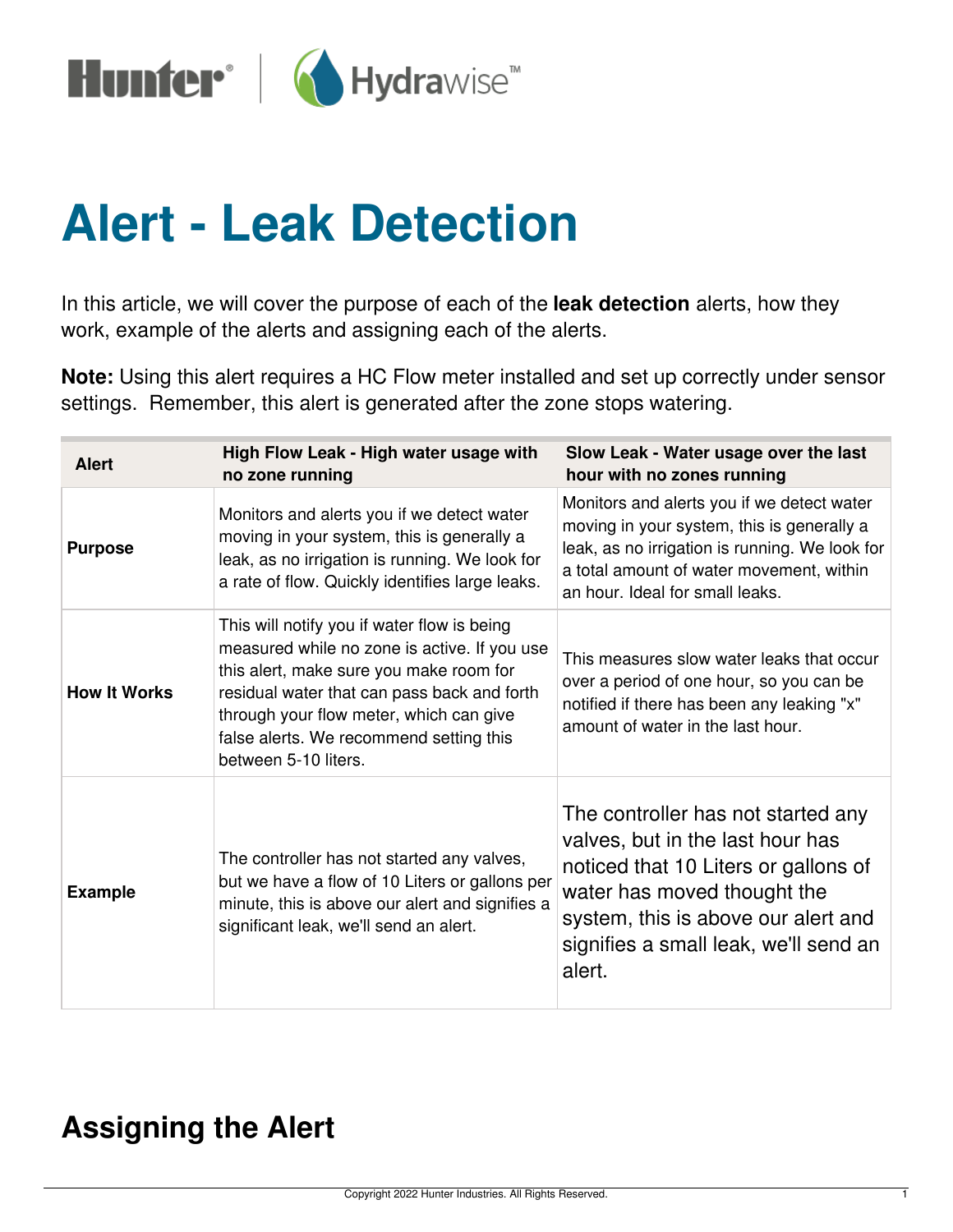Please view the steps and screenshots to access this feature:

- 1. Click on the **"Alerts"** icon on the upper right hand side.
- 2. Add **new alert.**
- 3. Choose a **alert name**, **alert type** and **gallons detected when no zones active.**
- 4. Choose which **controller** should be linked to the alert.
- 5. Finally, choose from the following action options:
	- o Option to add the event to the event log for tracking
	- Where to send in-app notifications
	- Assign a phone number for SMS notification (Enthusiast plan Only)

| Step 1 |                        |                |                   |                        |        |
|--------|------------------------|----------------|-------------------|------------------------|--------|
|        | $\widehat{\mathbf{b}}$ | $\blacksquare$ | $\boxed{\bullet}$ | 「鬱々」<br>$\blacksquare$ | $-8 -$ |
|        |                        |                |                   |                        |        |
|        | <b>A</b> Observations  |                |                   |                        |        |
|        | <b>Temperature</b>     |                | Rainfall          |                        |        |
|        | Current                |                |                   | Last Day               |        |
|        |                        |                |                   | $0.0$ in               |        |
|        | Max                    |                |                   | Last Week              |        |
|        |                        |                |                   | $0.0$ in               |        |
|        |                        |                |                   |                        |        |
|        |                        |                |                   |                        |        |

| Step 2 |  |
|--------|--|
|        |  |
|        |  |
|        |  |
|        |  |
|        |  |
|        |  |
|        |  |
|        |  |
|        |  |
|        |  |
|        |  |
|        |  |
|        |  |
|        |  |
|        |  |
|        |  |
|        |  |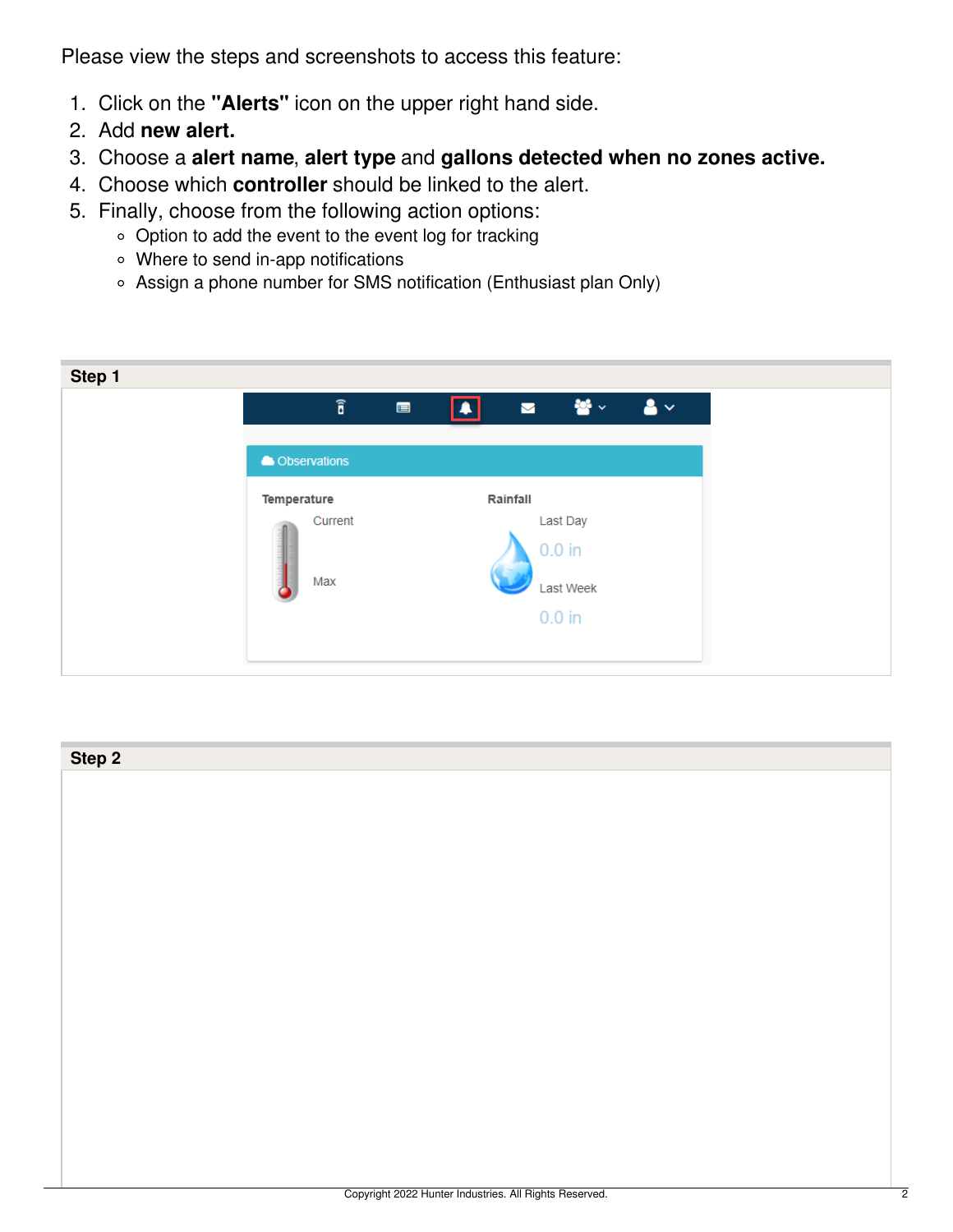|        | Alerts<br>Alerts allow you to be notified of potential issues with your controller wiring, valves, pipes or Hunter controller                                            |  |
|--------|--------------------------------------------------------------------------------------------------------------------------------------------------------------------------|--|
| Step 3 |                                                                                                                                                                          |  |
|        | $\times$<br><b>Edit Alert</b><br>Applies To →<br><b>Alert Name</b><br><b>Actions</b><br>×<br><b>Alert Name</b><br>No Zones Running Alert<br>Alert Type                   |  |
|        | High Flow Leak - High water usage with no zone running<br>High water usage detected when no zones<br>Gallons per minute<br>10 <sub>1</sub><br>$\hat{\div}$<br>are active |  |
|        | Cancel<br>Next ><br>$\vee$ OK                                                                                                                                            |  |

| Step 4 |                                                                                                                                                 |                         |
|--------|-------------------------------------------------------------------------------------------------------------------------------------------------|-------------------------|
|        | <b>Edit Alert</b>                                                                                                                               | $\times$                |
|        | Alert Name →<br>Applies To ▶<br><b>Actions</b>                                                                                                  |                         |
|        | <b>Applies To</b>                                                                                                                               |                         |
|        | Selected controllers or sensors                                                                                                                 | $\overline{\mathbf{v}}$ |
|        | Choose at least 1 item from the lists below                                                                                                     |                         |
|        | <b>Controllers</b><br>Carioca Court<br>Diamond Street Controller<br>⇄<br>8 Dutchess lane<br><b>Sensors</b><br>Rain Sensor<br><b>Flow Sensor</b> |                         |
|        | $\overline{\phantom{a}}$                                                                                                                        |                         |
|        | $\vee$ OK<br>< Prev<br>Next<br>Cancel                                                                                                           |                         |

| Step 5 |  |
|--------|--|
|        |  |
|        |  |
|        |  |
|        |  |